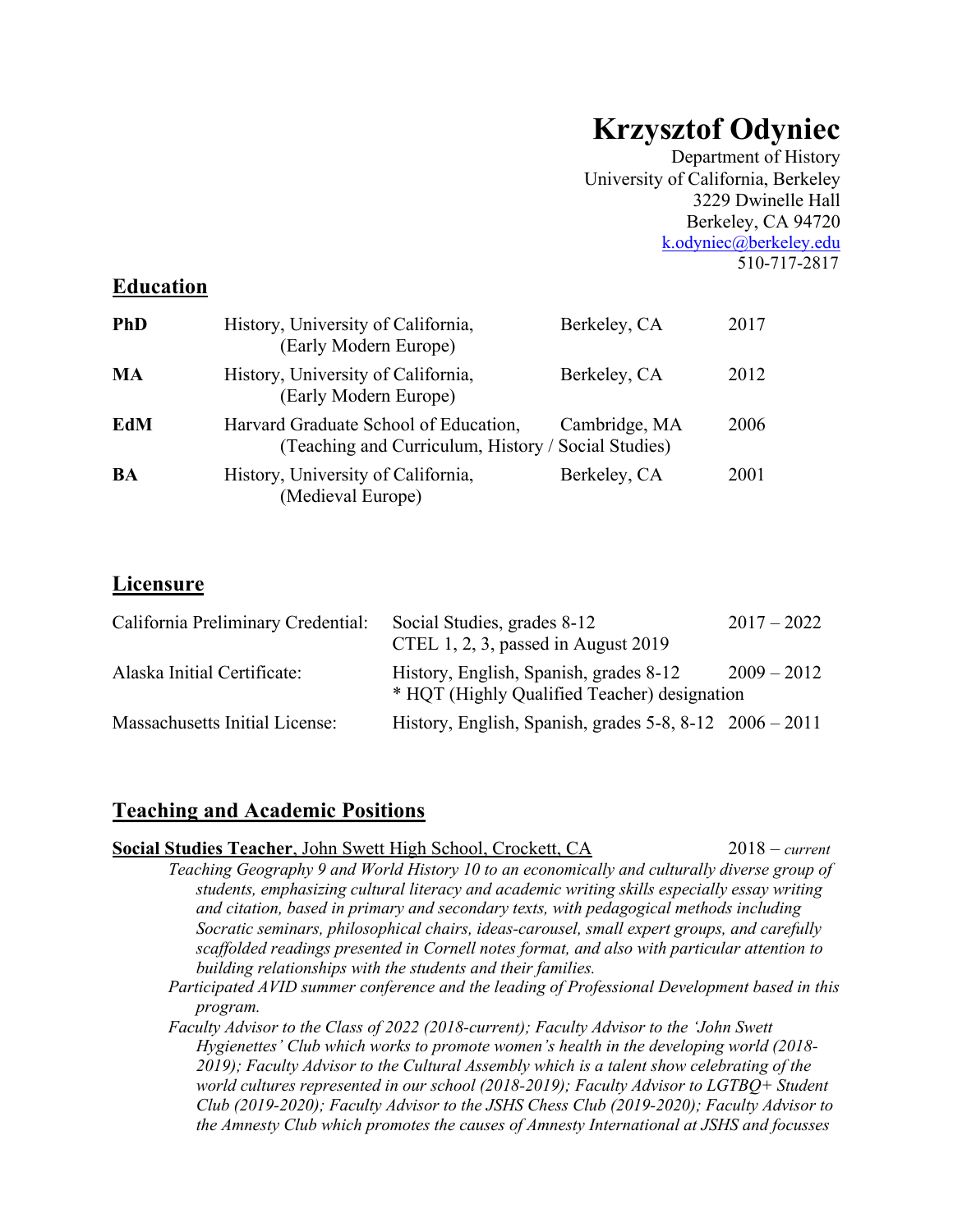| on issues of race and justice (2020-2021); Faculty Advisor to Cultural Alliance Club (2020-<br>$2021$ ; |               |
|---------------------------------------------------------------------------------------------------------|---------------|
| Visiting Scholar and Fellow, Berkeley Connect in History, UC Berkeley                                   | $2017 - 2019$ |
| (History 98BC & 198BC: Fall 2017, Spring 2018; and 198BC: Fall 2018, Spring 2019)                       |               |
| Created and taught advisory curriculum for transfer / first-generation college students to instill      |               |
| community, belonging, and mastery of the academic professional culture, to build lasting                |               |
| professional friendships within the cohort of students, and to familiarize new students with the        |               |

*resources and community available to them as members of the UC Berkeley family. Participation in discussions for revision and expansion of the program and training of new Fellows*

Three blogs written about my work in Berkeley Connect:

*Promise of Berkeley*, pp. 6-7: https://promise.berkeley.edu/january\_2019/ *Beartalk*, by Kate Im: https://beartalk.berkeley.edu/2018/03/31/berkeley-connect-a-hidden-gem/ *Berkeley Connect*, by Gloria Choi: http://www.berkeleyconnect.berkeley.edu/footnotes-and-sewers/

#### Adjunct Professor, Berkeley City College, Berkeley, CA 2018 – 2019

US History: Civil War to Present

*Wrote, planned, and taught an introductory US History course for students of diverse academic preparation (including high school students, concurrent UC students, new college students, foreign students and lifelong learners studying for enrichment), emphasizing academic writing, primary source analysis in context, and civic discussion about a range of topics, both purely historical and often acutely relevant.*

| <b>Adjunct Professor, Los Medanos College, Pittsburg, CA</b><br>Western Inheritance in Global Perspective: Modern World History (History 035: Spring 2018) | $2017 - 2018$ |
|------------------------------------------------------------------------------------------------------------------------------------------------------------|---------------|
| Mexican-American History, 1900 - Present (History 052: Fall 2017)                                                                                          |               |
| Wrote the syllabus for and taught introductory lecture-style courses emphasizing academic                                                                  |               |
| writing, class and small-group discussion, and primary-source analysis in a diverse East                                                                   |               |
| Bay community (including a number of DACA recipients).                                                                                                     |               |
| <b>Graduate Student Instructor, History Department, UC Berkeley</b>                                                                                        | $2012 - 2016$ |
| Graduate Student Instructor (Instructor of Record): Medieval and Early Modern Crusade                                                                      |               |
| History, senior level reading seminar (History 103B: Fall 2015)                                                                                            |               |
| For this course I received the Outstanding Graduate Student Award, 2016                                                                                    |               |
| Graduate Student Instructor: Becoming Latin America, 1492-1820 (History 8A: Spring 2014)                                                                   |               |
| Graduate Student Instructor: Renaissance and Baroque Italy, 1350-1800 (History 169: Spring                                                                 |               |
| 2013)                                                                                                                                                      |               |
| Graduate Student Instructor: Europe, 1500 – Present (History 5: Fall 2012)                                                                                 |               |
| Graduate Student Reader: The International Economy of the 20th Century (History 160:                                                                       |               |
| Spring 2015, Spring 2016)                                                                                                                                  |               |
| Graduate Student Reader: The Europe and the World: Wars, Empires, Nations, 1648-1914                                                                       |               |
| (History 162A: Fall 2014)                                                                                                                                  |               |
| Graduate Student Reader: The Renaissance and the Reformation (History 157C: Fall 2013)                                                                     |               |
| <u>English-Learners (EL) Teacher, East Anchorage High School, Anchorage, AK</u> 2009 – 2011                                                                |               |

*Developed and taught EL curriculum for English 9 and 11 to a diverse population of immigrant and refugee students, focusing on academic writing, vocabulary acquisition, grammar instruction, rhetoric and speaking. Assessed students through essays, research papers, presentations, speeches, tests and quizzes. Engaged with students through class discussions, lectures, brain-storms, jig-saws, competitions, plays and sketches, choice-walks, debates, activities geared toward kinesthetic, auditory and visual learners.*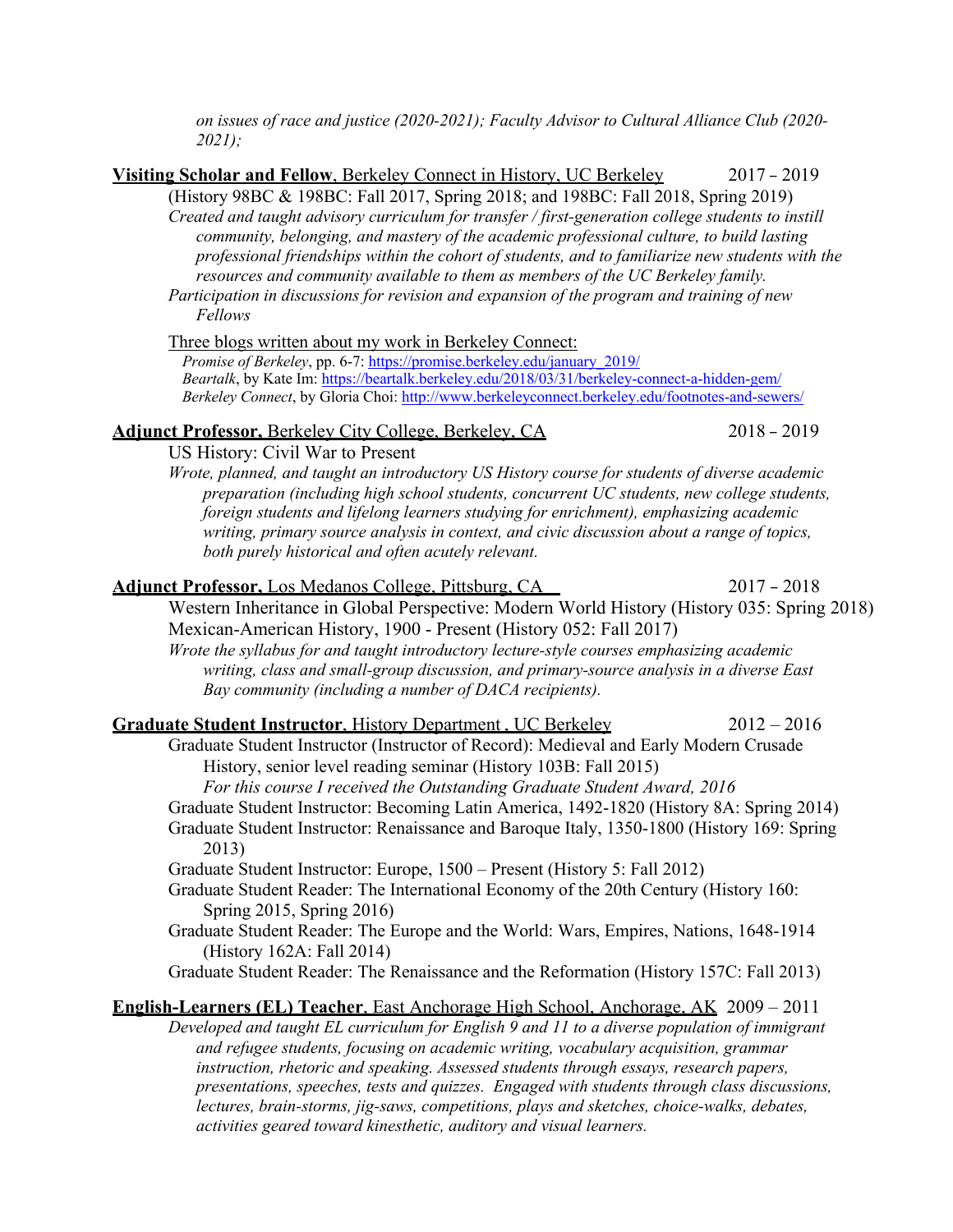*Served as Advisor to one group of fifteen students for two years, building rapport to help them develop interpersonal, academic, executive, and twenty-first century skills.*

#### **Therapeutic High School Teacher**, Beacon High School, Watertown, MA 2007 – 2009 *Developed and taught six core and elective classes in a special-needs, therapeutic setting: five semesters of English Literature (including a semester-long* Hamlet *seminar) with the explicit focus of crafting clear and logical essays, one semester of Creative Writing and Lit. Mag., two semesters of Historical Research and Thesis Writing, two semesters of Film History and Applied Cinematography, one semester of Nature Observation and Wilderness Survival, one semester of Game Strategy and Theory, and four semesters of Mathematics focused on interactive and constructive styles of discovery.*

*Created and taught the student German Club.* 

*Collaborated continuously with colleagues to develop strategies to meet the individual learning needs of each student.*

| Grade 10 English Teacher, El Alsson School, Giza (Cairo), Egypt                               | $2006 - 2007$ |
|-----------------------------------------------------------------------------------------------|---------------|
| Wrote and taught the Year 10 English Language Arts, Literature, History, and Culture to 55 EL |               |
| students in a start-up American program at an Egyptian National / British International       |               |
| School. Focused on literacy, written and spoken expression, grammar, mechanics and SAT        |               |
| preparation.                                                                                  |               |
| $\alpha$ ii ii $\alpha$ ii $\alpha$ ii $\alpha$                                               |               |

*Coached seventh grade teachers on effective classroom structures and management techniques.*

#### **Grade 9 Social Studies Intern Teacher,** East Boston High School, Boston, MA 2005 – 2006 *Taught ninth grade US History, emphasized literacy skills, geography, cultural relevance, analysis of primary source materials.*

#### **Grade 11 Social Studies Student Teacher**, Cambridge-Harvard Summer Academy

Cambridge Rindge and Latin School, Cambridge, MA 2005

*Taught the history of the American Revolution in collaboration with team of colleagues in an experimental practicum.*

#### **Grade 6, 7, & 8 Social Studies Long-Term Substitute Teacher**,

DeJean Middle School, Richmond, CA, 2004 – 2005

*Taught eighth grade US History and English, through role-plays, lectures, graphic organizers, group work, to engage with differentiated needs in an urban setting.* 

*Developed and taught a unit on Conquest and Colonization in the Americas for an EL (Spanish Speaking) 6th grade class.*

### **Publications**

"Negotiating the Sixteenth-Century Road: Diplomacy and Travel in Early Modern Europe," a chapter in *Historians Without Borders*, edited by Lawrence Abrams and Kaleb Knoblauch (published by Routledge, a Taylor & Francis imprint, 2019).

**LINK**: https://www.taylorfrancis.com/books/9781351244756/chapters/10.4324/9781351244756-18

"Junípero Serra and the Politics of Sainthood: A Mystery of Faith and Public Relations," an op-ed essay in the Association of Spanish and Portuguese Historical Studies, *Espora* Newsletter (Volume 9, November 2018).

**LINK**: https://asphs.net/wp-content/uploads/2018/11/ASPHS-Newsletter-vol-9-2018.pdf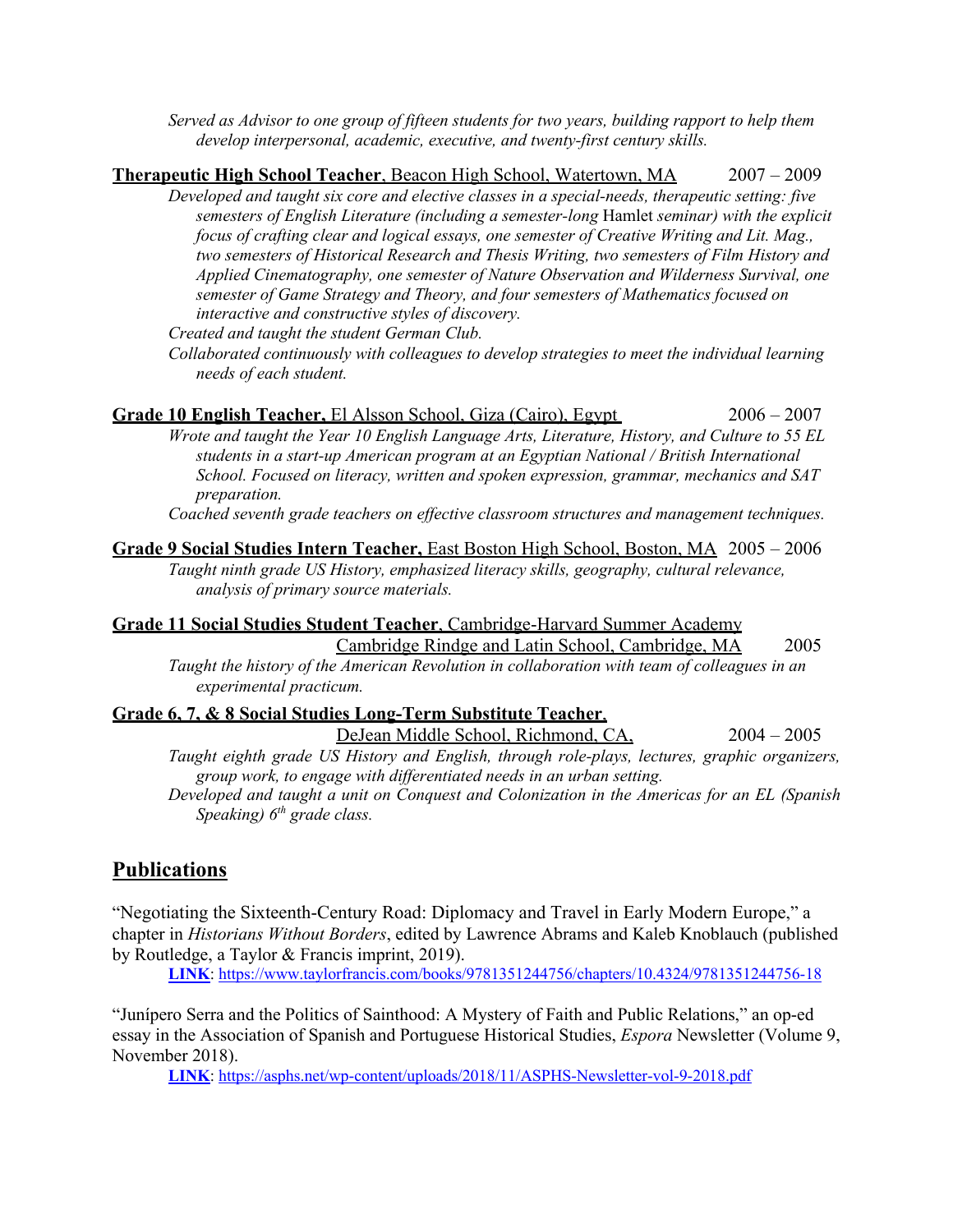Book Review for The American Academy of Research Historians of Medieval Spain (AARHMS) on *Aristocrats and Statehood in Western Iberia, 300-600 C.E. Empire and After* (Philadelphia, University of Pennsylvania Press, 2017).

**LINK**: http://aarhms.wildapricot.org/New\_Book\_Reviews/7861536

"Social network a link to Egyptian friends", an op-ed column in the *Anchorage Daily News*: January 31, 2011

**LINK**: https://www.adn.com/voices/article/social-network-link-egyptian-friends/2011/02/01/

### **Book Manuscript in Development**

*Diplomacy at the Edges of Empire: Johannes Dantiscus and his Embassy to Charles V, 1519-1532.*  The five chapters of my dissertation, original translations of anti-Ottoman polemics by both Dantiscus and Sepúlveda, and the epistolary exchange between Dantiscus and Cortés (in Mexico), constitute this book project about the Spanish Empire and the Early Modern Diplomatic Revolution.

# **Research Interests**

Medieval & Early Modern Europe; Spain and the Spanish Empire; Mediterranean World; Atlantic Empires; Latin America; political, cultural, and material history; Polish-Lithuanian Commonwealth; Cultural Exchange in Borderlands and Frontiers; Comparative History of Slavery in the Atlantic, Mediterranean, and Indian Ocean Worlds; Cartography; Travel; Pilgrimage; Crusades;

# **History Podcast**

2018 – 20 Interviewer and host for the *New Books in History* Podcast:

- David Stevenson, *1917: War, Peace, and Revolution* (January 22, 2018) http://newbooksnetwork.com/david-stevenson-1917-war-peace-and-revolution-oxford-up-2018/
- Larry Wolff, *The Singing Turk: Ottoman Power and Operatic Emotions on the European Stage from the Siege of Vienna to the Age of Napoleon* (February 19, 2018)

http://newbooksnetwork.com/larry-wolff-the-singing-turk-stanford-up-2016/

- Amelia Glaser, *Stories of Khmelnytsky: Competing Literary Legacies of the 1648 Ukrainian Cossack Uprising* (March 30, 2018) http://newbooksnetwork.com/amelia-glaser-stories-of-khmelnytsky-competing-literarylegacies-of-the-1648-ukrainian-cossack-uprising-stanford-up-2015/
- Steve Hackel, *Junípero Serra: California's Founding Father* (June, 4, 2018) http://newbooksnetwork.com/steven-hackel-junipero-serra-californias-founding-father-hilland-wang-2014/
- Pekka Hämäläinen, *Comanche Empire* (July 17, 2018) http://newbooksnetwork.com/pekka-hamalainen-the-comanche-empire-yale-up-2008/
- Matthew Garbriele, *Apocalypse and Reform from Late Antiquity to the Middle Ages* (December 21, 2018) https://newbooksnetwork.com/matthew-gabriele-apocalypse-and-reform-from-late-antiquityto-the-middle-ages-routledge-2018/
- Sasha Pack, *The Deepest Border: The Strait of Gibraltar and the Making of the Hispano-African Border* (July 1, 2019) https://newbooksnetwork.com/matthew-gabriele-apocalypse-and-reform-from-late-antiquityto-the-middle-ages-routledge-2018/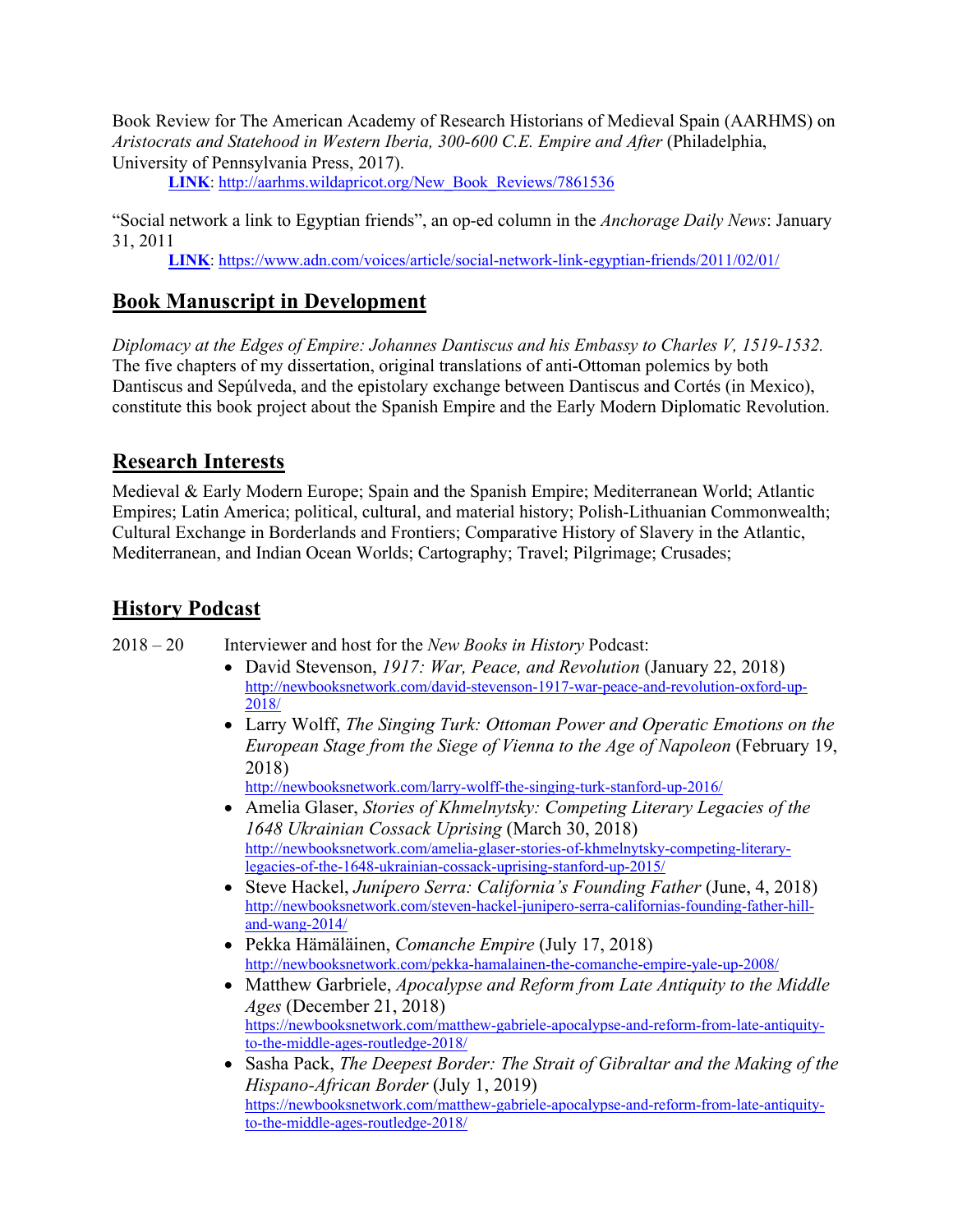- Frank Dikötter, *Mao's Great Famine: The History of China's Most Devastating Catastrophe, 1958-1962* (August 27, 2019) https://newbooksnetwork.com/matthew-gabriele-apocalypse-and-reform-from-late-antiquityto-the-middle-ages-routledge-2018/
- Eric Dursteler, *In the Sultan's Realm: Two Venetian Reports on the Early Modern Ottoman Empire*, (April 23, 2020) https://newbooksnetwork.com/eric-dursteler-in-the-sultans-realm-two-venetian-reports-on-theearly-modern-ottoman-empire-crrs-2018/
- David Tavárez, *Words and Worlds Turned Around: Indigenous Christianities in Colonial Latin America* (August 6, 2020) https://newbooksnetwork.com/david-tavarez-words-and-worlds-turned-around-indigenouschristianities-in-colonial-latin-america-u-colorado-press-2017/

# **Conference Participation & Original Research**

#### **Conference Organized**

2015 Conference Co-Organizer and Secretary for "Early Modern Peripheries: Marginality and Eccentricity in the Old World and the New," May 8 - 9, 2015, funded by Peder Sather Chair Thomas A. Brady Jr., in charge of planning the panels, inviting participants, communication within the group and with businesses (e.g. with hotels and caterers).

#### **Panel Organized**

2018 Organized a Panel for American Historical Association annual meeting in Washington DC (theme: "Race, Ethnicity, and Nationalism in Global Perspective") entitled "Nations of the Commonwealth: State Formation and Ethnic Identity in Early Modern Poland-Lithuania," Washington D.C., January 5, 2018.

#### **Papers Contributed**

| 2018 | "Saving Souls in Eighteenth-Century Borderlands: Pope Francis, St. Junípero Serra,<br>and Early Modern Spanish Missions," presented at the University of California at<br>Davis Graduate History Conference "Historians Without Borders, History Without<br>Limits: Post-Truth and Memory" in Davis, California, May 5, 2018. |
|------|-------------------------------------------------------------------------------------------------------------------------------------------------------------------------------------------------------------------------------------------------------------------------------------------------------------------------------|
| 2018 | "The Vates Sarmata Representing the Polish-Lithuanian Commonwealth on the<br>European Stage in the Early Sixteenth Century," to be presented at the American<br>Historical Association annual meeting in Washington D.C., January 5, 2018.                                                                                    |
| 2017 | Filed Dissertation: Diplomacy and Empire in the Age of Charles V: Johannes<br>Dantiscus in Spain, 1519-1532, UC Berkeley, Department of History; Committee:<br>Thomas Dandelet (chair), David Frick, Jonathan Sheehan, Timothy Hampton.                                                                                       |
| 2016 | "Travel in the Service of the Early Modern State" presented at the University of<br>California at Davis Graduate History Conference "Historians Without Borders,<br>History Without Limits" in Davis, California, April 10, 2016.                                                                                             |
| 2016 | "Re-orienting Empire: Polish Panegyrics and the Changing Vision of the 'The Turk'"<br>presented at the Association for Spanish and Portuguese Historical Studies session                                                                                                                                                      |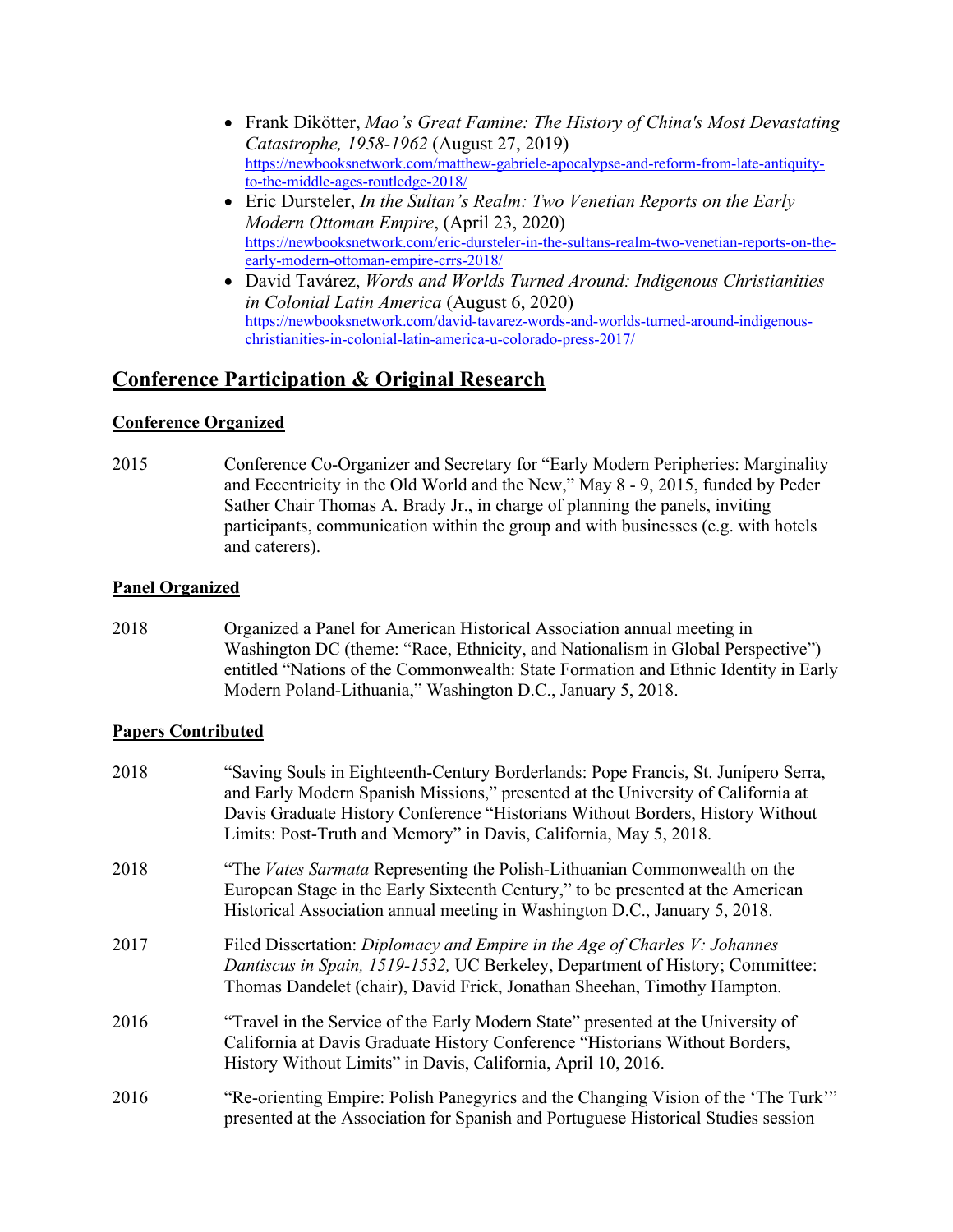|      | "Reconfiguring Empires" at the American Historical Association annual meeting in<br>Atlanta on January 9, 2016.                                                                                                                                                                                                |
|------|----------------------------------------------------------------------------------------------------------------------------------------------------------------------------------------------------------------------------------------------------------------------------------------------------------------|
| 2015 | "Diego de Valadés's Rhetorica Christiana: Approaching New World Paganism<br>through Classical Polytheism" presented at the Early Modern Peripheries:<br>Marginality and Eccentricity in the Old World and the New, at UC Berkeley, on May<br>9, 2015.                                                          |
| 2014 | "Renaissance Diplomacy and Imperial Spain: The Career of Johannes Dantiscus,<br>ambassador of the Polish-Lithuanian Commonwealth to the Court of Charles V,<br>1524-1532" presented at the Diplomacy and Culture Workshop" at the Institute of<br>International Studies, at UC Berkeley, on February 28, 2014. |
| 2013 | "The Diplomat and the Conqueror: the letters of Dantiscus and Cortés in their<br>imperial context" presented at the Dialogue on Early Modern Diplomacy at the<br>Institute of International Studies, at UC Berkeley, on December 10, 2013.                                                                     |
| 2013 | "Not So Strange: Describing a Pagan World in Valadés's Rhetorica Christiana"<br>presented at the 15 <sup>th</sup> Annual Symposium if the History Graduate Students'<br>Association at the California State University, Fresno, April 20, 2013.                                                                |
| 2012 | "It Must be Paradise': Interpreting the Unknown in Columbus's Third Voyage"<br>presented at the Annual Berkeley-Stanford Graduate Student Conference ("Schisms<br>and Schismatics") at UC Berkeley, April 14, 2012.                                                                                            |
| 2012 | "Living with Death: Everyday Violence in the Sixteenth Century and the Murderous<br>Mentality of the Spanish Conquistador" presented at the American Comparative<br>Literature Association Annual Conference ("Collapse/Catastrophe/Change") at<br>Brown University, Providence, RI, March 31, 2012.           |

#### **Lectures & Discussions**

"Brave New Worlds: Cultural Change in the Age of Discovery" and "Other Mediterraneans: Cultural Change in the Old World and the New" two four-part lecture series for for *Engage as You Age*, *LLC*, a program providing intellectual and social stimulation for senior living communities, in Walnut Creek, California, February to October, 2016.

"The Crusades in Context," a talk before the St. Mary Magdalene Discussion Group, Berkeley, December 11, 2015.

- Guest Speaker for Cal Teach (program for undergraduate science, technology, engineering, and mathematics majors interested in a teaching career) on "American Secondary Education," November 16, 2014 and again on April 3, 2015, UC Berkeley.
- "Renaissance and Imperial Diplomacy," History 168A: The Spanish and Portuguese Empires in the Golden Age, invited by Prof. Thomas Dandelet at UC Berkeley, March 20, 2014.
- "Global Expansion: Commerce and Politics," History 5: Europe (1500 Present), invited by Prof. Jonathan Sheehan at UC Berkeley, September 11, 2012.